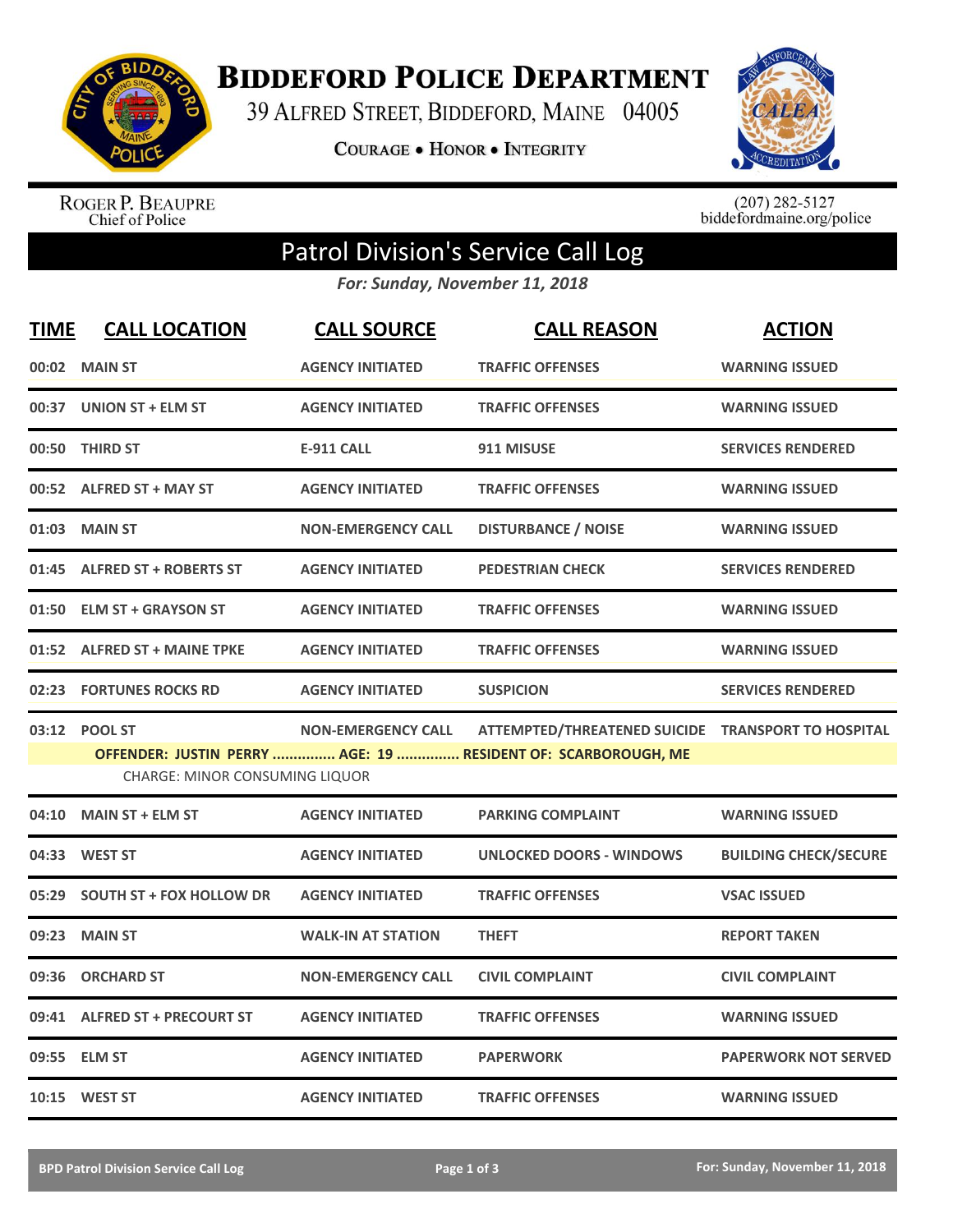| <b>TIME</b> | <b>CALL LOCATION</b>                                             | <b>CALL SOURCE</b>                                   | <b>CALL REASON</b>                                                                                                                                | <b>ACTION</b>            |
|-------------|------------------------------------------------------------------|------------------------------------------------------|---------------------------------------------------------------------------------------------------------------------------------------------------|--------------------------|
|             | 10:34 ALFRED ST                                                  | <b>WALK-IN AT STATION</b>                            | <b>ARTICLES LOST/FOUND</b>                                                                                                                        | <b>REPORT TAKEN</b>      |
|             | 10:53 ELM ST                                                     | <b>AGENCY INITIATED</b>                              | <b>TRAFFIC OFFENSES</b>                                                                                                                           | <b>WARNING ISSUED</b>    |
|             | 11:15 FRANKLIN ST                                                | <b>NON-EMERGENCY CALL</b>                            | <b>ASSAULT</b>                                                                                                                                    | <b>REPORT TAKEN</b>      |
|             | 11:20 GUINEA RD                                                  | <b>AGENCY INITIATED</b>                              | <b>TRAFFIC OFFENSES</b>                                                                                                                           | <b>VSAC ISSUED</b>       |
|             | 11:32 BOULDER WAY                                                | <b>NON-EMERGENCY CALL</b>                            | <b>DISTURBANCE / NOISE</b>                                                                                                                        | <b>GONE ON ARRIVAL</b>   |
|             | 11:35 MEETINGHOUSE RD                                            | <b>AGENCY INITIATED</b>                              | <b>TRAFFIC OFFENSES</b>                                                                                                                           | <b>WARNING ISSUED</b>    |
|             | 11:37 ALFRED ST                                                  | <b>WALK-IN AT STATION</b>                            | <b>COURT ORDERED CHECK IN</b>                                                                                                                     | <b>SERVICES RENDERED</b> |
|             | 11:38 SOUTH ST                                                   | <b>NON-EMERGENCY CALL</b>                            | <b>DRUG</b>                                                                                                                                       | <b>SERVICES RENDERED</b> |
|             | 11:47 BOULDER WAY                                                | <b>AGENCY INITIATED</b>                              | <b>TRAFFIC OFFENSES</b>                                                                                                                           | <b>WARNING ISSUED</b>    |
|             | 11:51 MILE STRETCH RD                                            | <b>AGENCY INITIATED</b>                              | <b>TRAFFIC OFFENSES</b>                                                                                                                           | <b>VSAC ISSUED</b>       |
|             | 12:14 MILE STRETCH RD                                            | <b>AGENCY INITIATED</b>                              | <b>DPW REQUEST</b>                                                                                                                                | <b>SERVICES RENDERED</b> |
|             | 12:16 MILE STRETCH RD                                            | <b>AGENCY INITIATED</b>                              | <b>TRAFFIC OFFENSES</b>                                                                                                                           | <b>WARNING ISSUED</b>    |
| 12:23       | <b>MILE STRETCH RD</b>                                           | <b>AGENCY INITIATED</b>                              | <b>TRAFFIC OFFENSES</b>                                                                                                                           | <b>WARNING ISSUED</b>    |
| 12:30       | BRIDGE RD + WINTER HARBOR L AGENCY INITIATED                     |                                                      | <b>TRAFFIC OFFENSES</b>                                                                                                                           | <b>VSAC ISSUED</b>       |
|             | 12:47 POOL ST                                                    | <b>AGENCY INITIATED</b>                              | <b>TRAFFIC OFFENSES</b>                                                                                                                           | <b>WARNING ISSUED</b>    |
|             | 12:54 POOL ST                                                    | <b>AGENCY INITIATED</b>                              | <b>TRAFFIC OFFENSES</b>                                                                                                                           | <b>WARNING ISSUED</b>    |
|             | 12:57 JEFFERSON ST                                               | <b>NON-EMERGENCY CALL</b>                            | <b>THEFT</b>                                                                                                                                      | <b>REPORT TAKEN</b>      |
|             | 13:02 ACORN ST                                                   | <b>WALK-IN AT STATION</b>                            | <b>SUSPICION</b>                                                                                                                                  | <b>SERVICES RENDERED</b> |
|             | 13:04 HALLCZUK RD                                                | <b>E-911 CALL</b>                                    | <b>ANIMAL COMPLAINT</b>                                                                                                                           | <b>SERVICES RENDERED</b> |
| 13:16       | MOUNTAIN RD + PRECOURT ST AGENCY INITIATED OPER AFTER SUSPENSION | CHARGE: OPERATING WHILE LICENSE SUSPENDED OR REVOKED | OFFENDER: HARITH H AL NAJM  AGE: 23  RESIDENT OF: BIDDEFORD, ME<br>OFFENDER: MUHAMMED SADIQ ZOHER AL RAMMAHI  AGE: 19  RESIDENT OF: BIDDEFORD, ME | <b>CITATION ISSUED</b>   |
|             | <b>CHARGE: ATTACHING FALSE PLATES</b>                            |                                                      |                                                                                                                                                   |                          |
|             | 13:44 HILL ST                                                    | <b>AGENCY INITIATED</b>                              | <b>TRAFFIC OFFENSES</b>                                                                                                                           | <b>WARNING ISSUED</b>    |
|             | 13:50 BOULDER WAY                                                | <b>NON-EMERGENCY CALL</b>                            | <b>CHECK WELFARE</b>                                                                                                                              | <b>SERVICES RENDERED</b> |
|             | 13:55 HILL ST                                                    | <b>AGENCY INITIATED</b>                              | <b>TRAFFIC OFFENSES</b>                                                                                                                           | <b>WARNING ISSUED</b>    |
|             | 13:55 SOUTH ST                                                   | <b>NON-EMERGENCY CALL</b>                            | <b>ARTICLES LOST/FOUND</b>                                                                                                                        | <b>SERVICES RENDERED</b> |